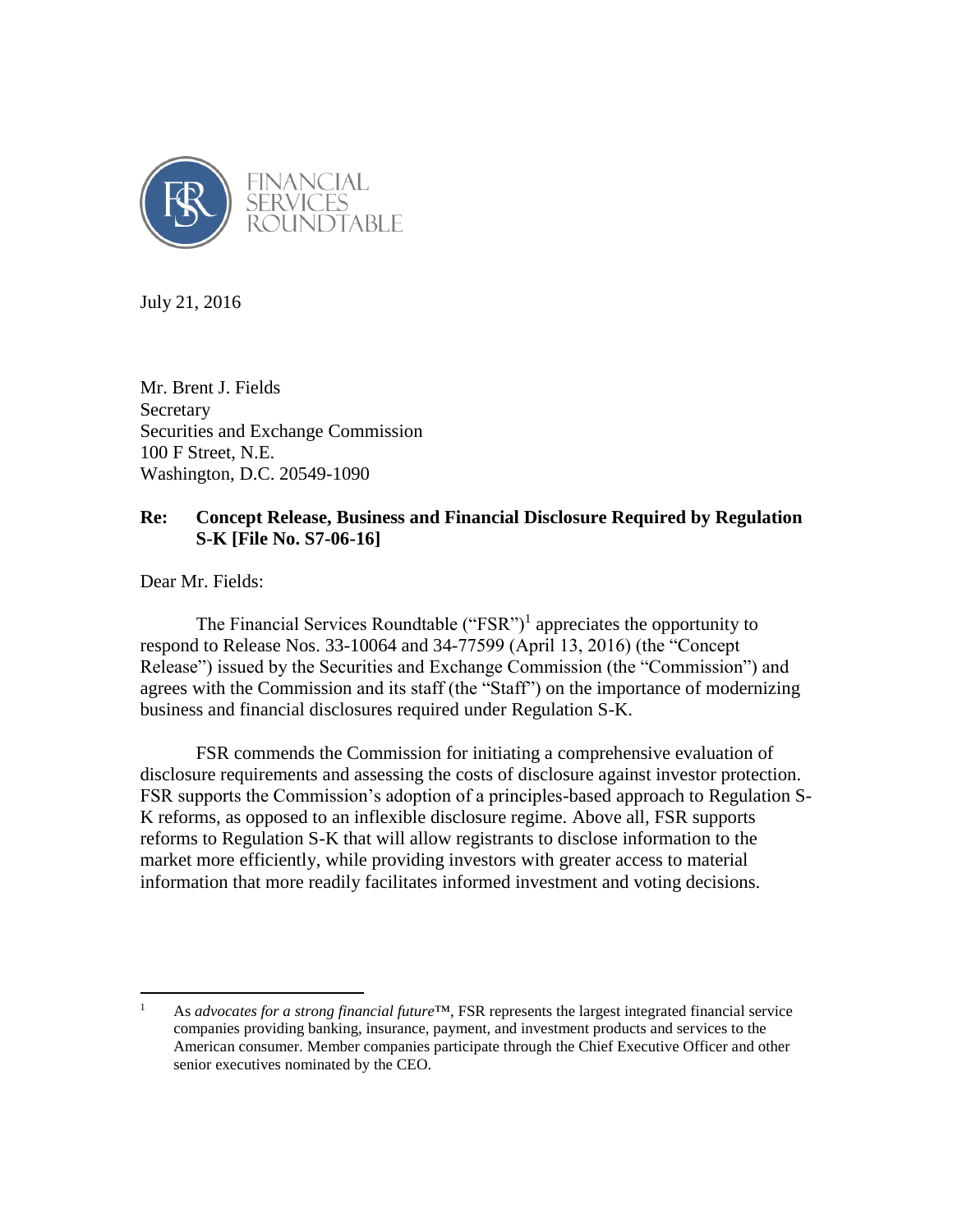## **I. Executive Summary**

## **A. Disclosure of Intellectual Property Rights under Item 101(c)(1)(iv)**

To honor the recently enacted Defend Trade Secrets Act of 2016 and to recognize the importance of trade secret protection, FSR recommends that the Commission decline expanding Item  $101(c)(1)(iv)$  to include new disclosure requirements relating to trade secrets.

## **B. Management's Discussion and Analysis of Financial Condition and Results of Operations ("MD&A") Disclosure under Item 303**

- 1. FSR supports the Commission's consolidation and restatement of MD&A guidance into a single source, given the volume of Commission and Staff guidance already available.
- 2. FSR recommends that the Staff provide systemic guidance where it has developed a position on a specific issue that is used to guide comment letters to individual registrants.
- 3. FSR supports a principles-based approach to disclosure and therefore recommends that the Commission continue to apply a standard of materiality for disclosure in MD&A. To the extent that the Commission adopts a different disclosure standard, FSR recommends that the Commission apply qualitative, rather than a quantitative, thresholds to any new disclosure requirements.
- 4. FSR supports the Commission's removal of disclosure requirements under Item 303 that duplicate disclosure already required under Regulation S-X.
- 5. To the extent that the Commission promulgates new MD&A disclosure requirements relating to specific economic events, FSR recommends that such guidance reflect appropriate sunset provisions.

## **C. Disclosure of Risk under Items 305 and 503(c)**

1. FSR supports a streamlined approach to the disclosure of risk and risk management, whereby disclosures made under Items 305 and 503(c) are presented to investors in a single section to reduce repetition and enhance the ability of investors to appreciate fully all material risks.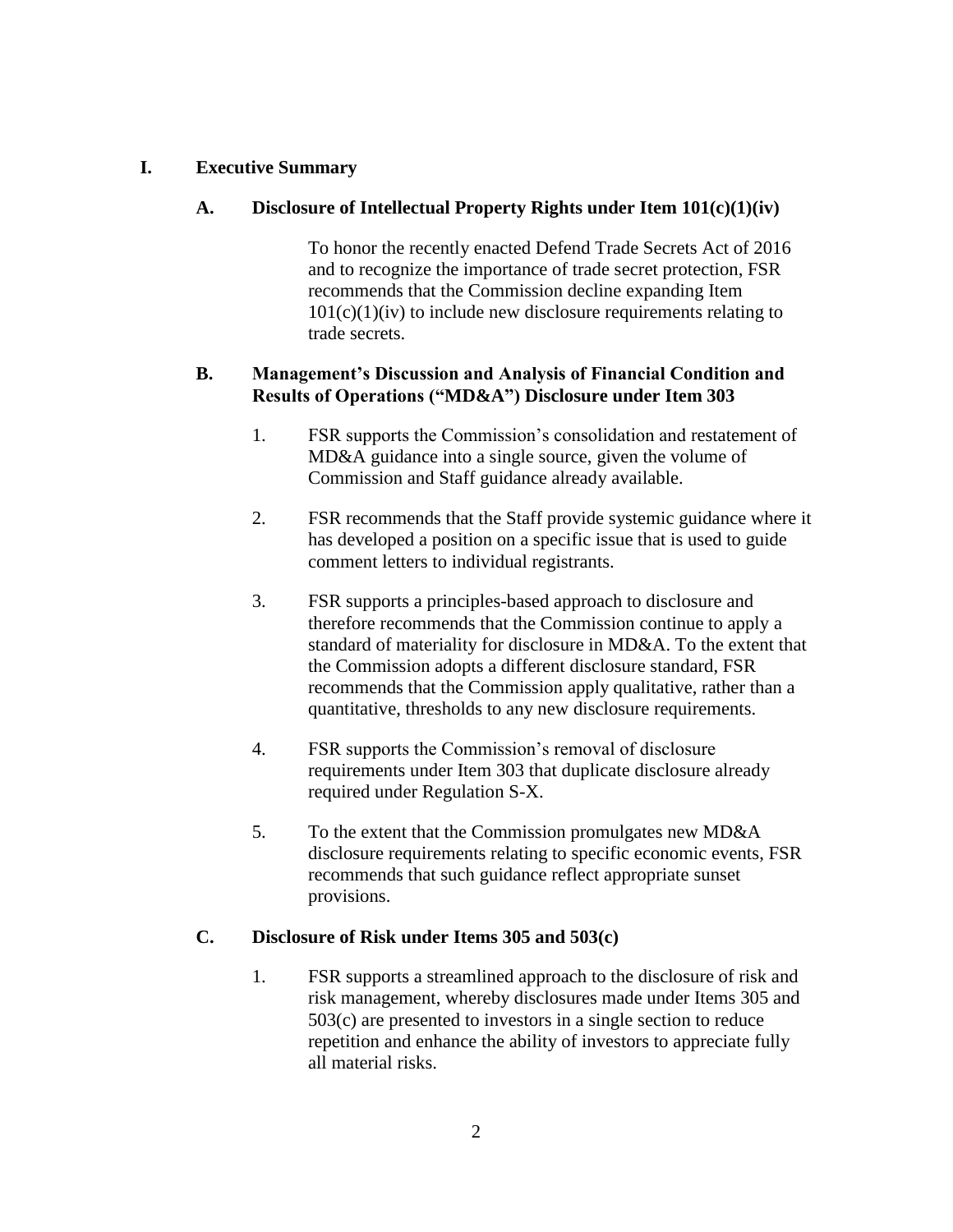2. FSR supports the Commission's initiative to eliminate generic, non-specific risk disclosure under Item 503(c) by specifying generic risks that registrants generally would not be required to disclose.

## **D. Exhibits Required Under Item 601**

FSR supports the Commission's initiative to modify and/or eliminate certain exhibits required in current, quarterly and annual reports filed under the Exchange Act, based on the costs of preparing and disseminating these exhibits as compared to their minimal benefit to investors.

## **E. Industry Guides**

FSR supports the Commission's initiative to update Industry Guides. FSR recommends that the Commission review Industry Guide 3 requirements as compared to disclosure requirements under Basel Pillar 3 reports required of certain bank holding companies. FSR also recommends that the Commission harmonize Industry Guide 6 with current accounting standards under U.S. GAAP.

### **II. Disclosure of Intellectual Property Rights under Item 101(c)(1)(iv)**

To honor the recently enacted Defend Trade Secrets Act of 2016 ("DTSA") and to recognize the importance of trade secret protection, FSR recommends that the Commission decline expanding Item  $101(c)(1)(iv)$  to include new disclosure requirements relating to trade secrets.<sup>2</sup>

Trade secrets are the proprietary information of a company and reflect research investments and information collected over months and years at the company's expense. Companies derive great economic value from maintaining the confidentiality of their trade secrets. Requiring registrants to increase disclosure of trade secret information would not only harm registrants, but would allow competitors to take advantage of the work of trade secret owners thereby discouraging innovation and economic growth.

Congress recently recognized the importance of trade secret protection through the enactment of the DTSA, which provides trade secret owners with a federal civil right of action for trade secret misappropriation and passed the U.S. House of Representatives and Senate with overwhelming bipartisan support. For these reasons, FSR encourages the

 $\overline{c}$ <sup>2</sup> *See* Concept Release Question 42.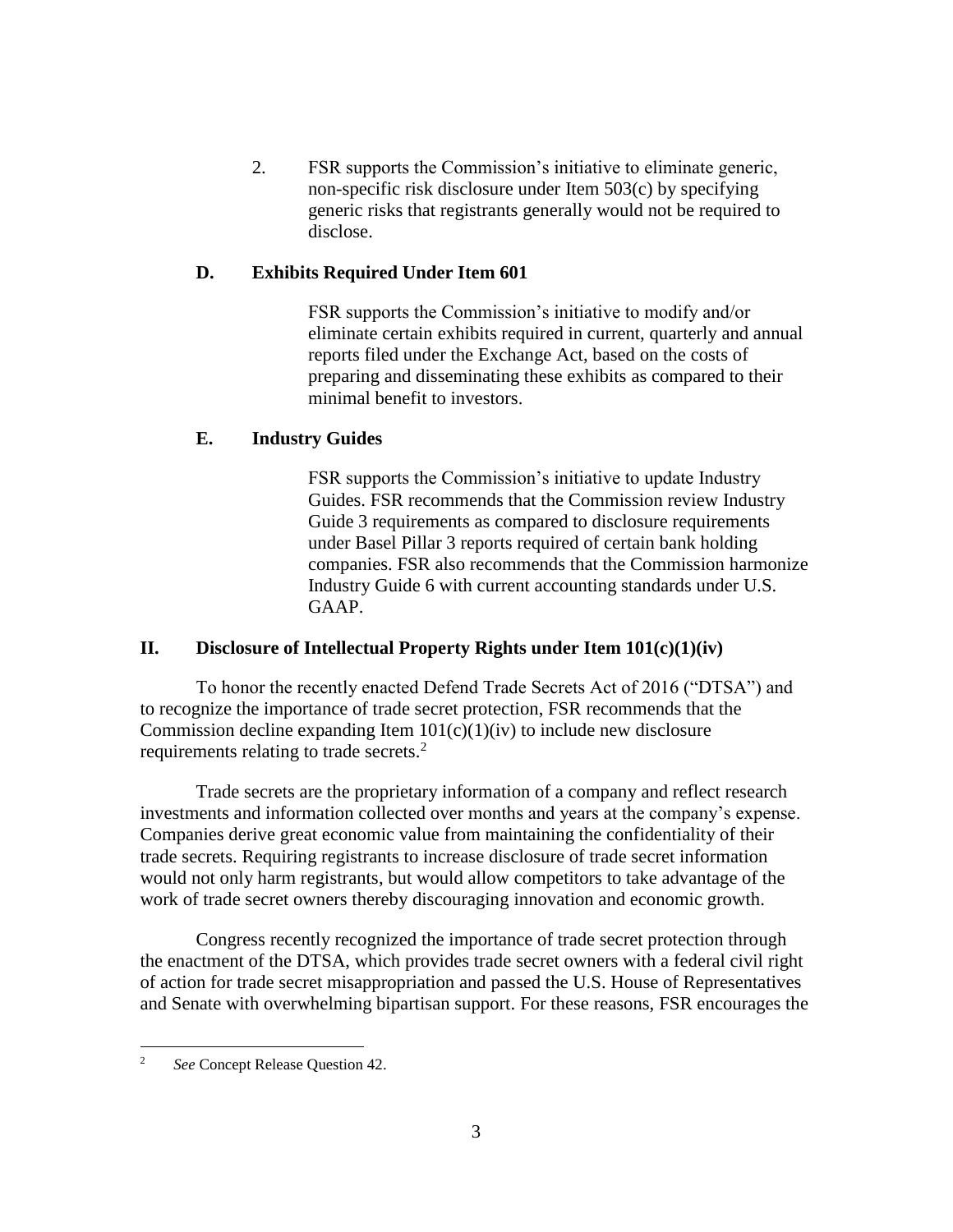Commission to avoid taking a position that would counter the intent of the policymakers and urges the Commission to decline adding new disclosure requirements relating to trade secrets.

### **III. MD&A Disclosure under Item 303**

## *Guidance Consolidation*

FSR supports the Commission's consolidation and restatement of MD&A guidance into a single source, given the volume of Commission and Staff guidance already available.<sup>3</sup> The consolidation and restatement of MD&A guidance would not only reduce the time and effort necessary for registrants to identify, retrieve and assess all relevant sources in order to understand the Commission's current position on a given issue, but would also improve the overall quality of MD&A disclosure, thereby promoting more widespread compliance among registrants while improving investor understanding through better disclosure.

FSR proposes that the Commission and Staff consolidate currently effective guidance of the Commission and its Staff with respect to MD&A. Through the Commission's clarification of now-available guidance, both registrants and investors would benefit from a clear understanding of the expectations required with respect to MD&A disclosure. FSR proposes that the Commission consolidate Commission and Staff pronouncements and positions with respect to MD&A, including, but not limited to, speeches made by the Staff, no-action or interpretive letters and comment letters issued in connection with the Division of Corporation Finance's review and comment process.

To consolidate guidance and ensure MD&A compliance among registrants, FSR recommends that the Commission and/or Staff provide, in a single, electronicallyaccessible location, all sources that it currently deems authoritative with respect to Item 303 of Regulation S-K. This consolidation would promote understanding among registrants, encourage transparency in the Commission's and the Staff's interpretive views and improve quality of MD&A disclosure. The consolidation of this guidance would cost little to the Commission, and could be easily integrated into the Commission's existing electronic resource infrastructure.

To the extent that the Commission wishes to consolidate all prior guidance comprehensively and completely, FSR recommends that the Commission amend and restate Item 303, or otherwise codify in Regulation S-K Staff-level guidance with respect to MD&A.

 $\overline{3}$ <sup>3</sup> *See* Concept Release Question 90.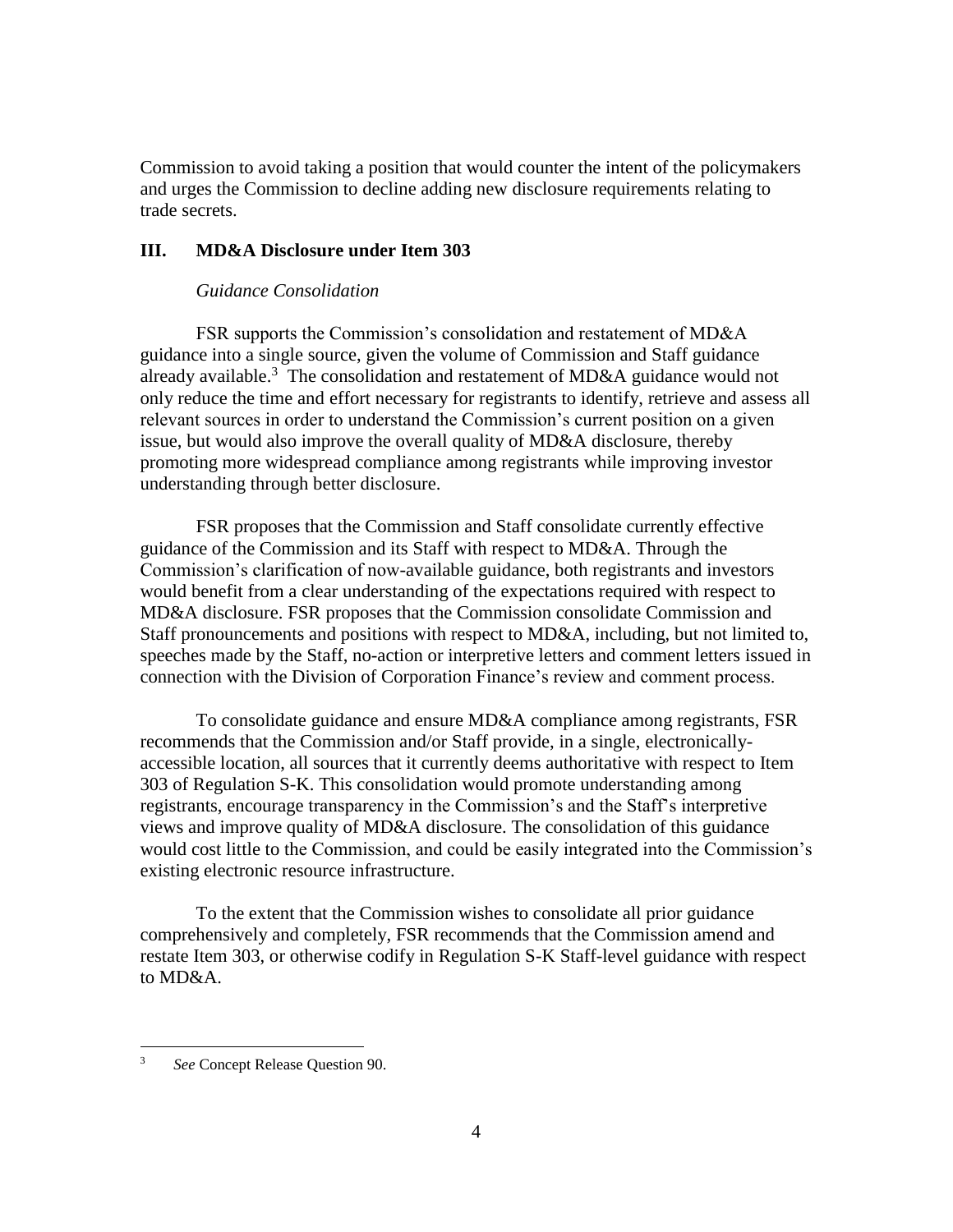FSR recommends that the Staff provide systemic guidance where it has developed a position on a specific issue that is used to guide comment letters. Under the current scheme, registrants often must divine the Commission's position through comment letters received. Broad, systemic dissemination of such guidance would ensure that all registrants have immediate access to the Commission's most up-to-date MD&A disclosure standards. A systemic approach to disseminating guidance would facilitate better disclosure, result in more consistent compliance with Item 303 and expedite the Commission's comment process.

#### *Materiality*

FSR supports a principles-based approach to disclosure, and therefore recommends that the Commission continue to apply materiality as the standard governing disclosure in MD&A.<sup>4</sup> Mindful of the investor need for clearly-presented, material information, FSR recommends that the Commission take affirmative steps to eliminate MD&A disclosure that is not material.<sup>5</sup> In particular, FSR recommends that the Commission amend Item 10 of Regulation S-K to allow registrants to omit certain information from MD&A (among other Items included in filings to the Commission), even if disclosure is otherwise specifically required pursuant to a Regulation S-K Item, if such information is not material and the inclusion of such information is not necessary to make any required statements not materially misleading.

To the extent that the Commission adopts a different MD&A disclosure standard, FSR recommends that such a standard take into account qualitative, rather than quantitative, thresholds for purposes of requiring disclosure.<sup>6</sup> Should the Commission adopt a new MD&A disclosure standard, FSR recommends that the Commission take into account the materiality standards considered or adopted by FASB, IASB and PCAOB.

FSR recognizes that disclosure pursuant to Item 303 should allow for comparability of information among registrants, but should also be comprehensive so as to provide a complete picture about a particular registrant's financial position. FSR believes that while strict, quantitative thresholds for purposes of MD&A disclosure requirements may lead to consistent disclosure, it may unnecessarily yield voluminous disclosure that blurs insight into a registrant's financial position, and is ultimately unhelpful to investors. FSR believes that uniform, quantitative disclosure thresholds fail to facilitate disclosure of the particularized risks and trends encountered by registrants in

<sup>4</sup> *See* Concept Release Questions 88 and 89.

<sup>5</sup> *See* Concept Release Question 93.

<sup>6</sup> *See id.*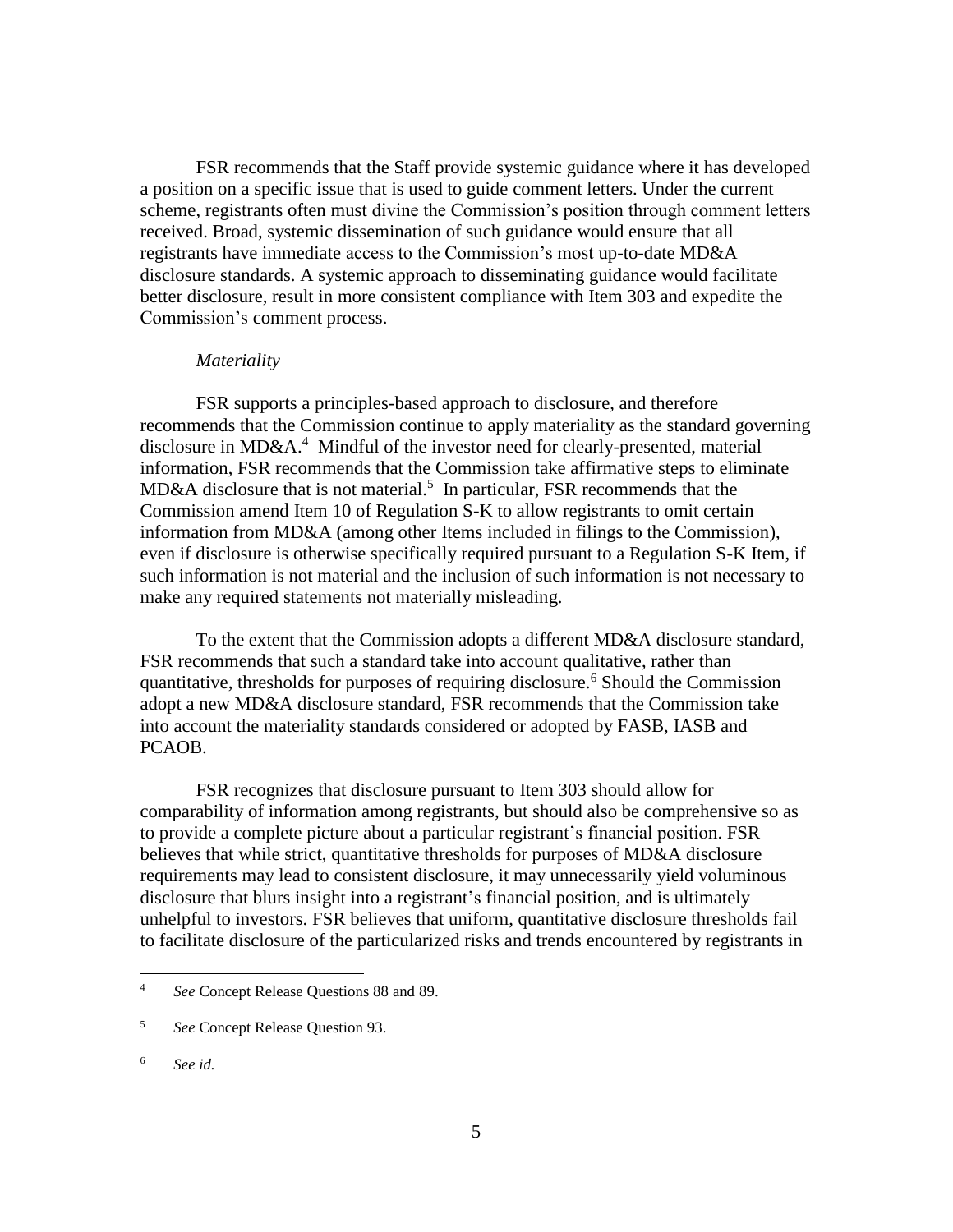their respective industries. To the extent that the Commission adopts an MD&A disclosure standard that replaces materiality, that standard should provide qualitative thresholds that provide enough flexibility for registrants to describe the risks and trends that are particular to their respective industries, without requiring discussion of subject matter that provides little informational value to investors.

FSR recommends that the Commission introduce the option of an executive-level overview to preface a registrant's MD&A. Such overviews, to preface the more detailed MD&A disclosure that follows, would provide investors with a "snapshot" of a registrant before requiring an investor to examine that registrant's performance at a more granular level within the MD&A.<sup>7</sup> To ensure that these executive summaries provide investors with the information most material to investment and voting decisions, FSR recommends that such overviews include a discussion of management's most significant accounting estimates and judgments.

#### *Reducing Redundancy*

FSR recommends that the Commission remove disclosure requirements under Item 303 that are duplicative of disclosures already required under Regulation S-X.<sup>8</sup> FSR proposes that, where a registrant's financial statements and notes to the financial statements include disclosure that is responsive to Regulation S-K items, a registrant should be permitted to include a cross-reference to the relevant financial statement to satisfy the Regulation S-K requirement if it determines that the cross-reference is appropriate. In particular, FSR notes that Items  $301(a)(1)$ , (4) and (5) require disclosure in MD&A of items that are usually found in the financial statements. Rather than require disclosure in MD&A, these three provisions should expressly allow for a registrant to cross-reference to responsive disclosures already made in the financial statements.

### *Commission Responses to Market Developments*

To the extent that the Commission releases new MD&A guidance relating to, or in response to, particular economic events, FSR recommends that such guidance include appropriate sunset provisions that expire in no more than five years. 9 At the expiration of the sunset period, FSR recommends that the Commission perform a "sunset review" of that guidance before its adoption as a permanent disclosure requirement.

<sup>7</sup> *See* Concept Release Question 91.

<sup>8</sup> *See* Concept Release Question 88.

<sup>9</sup> *See* Concept Release Question 1.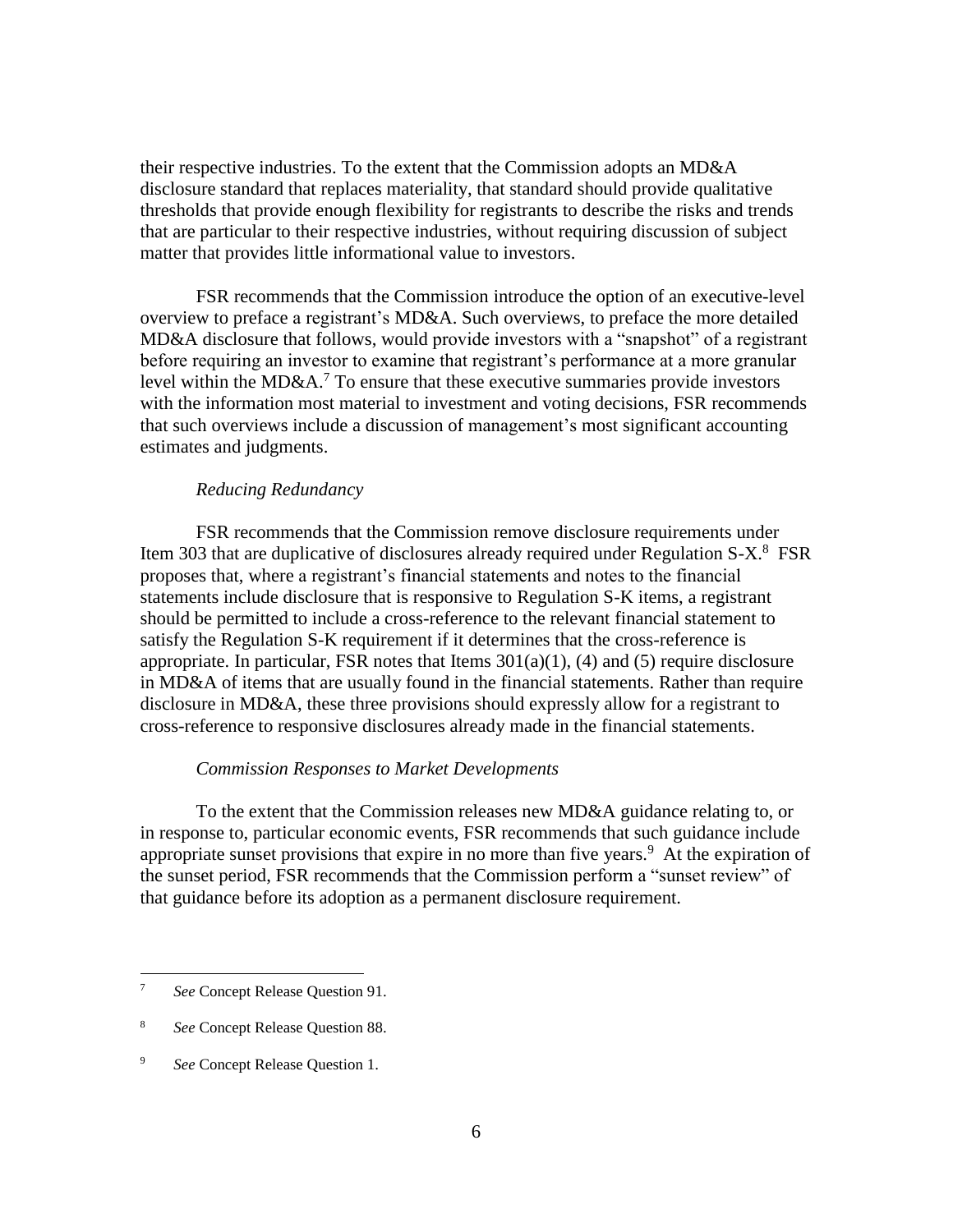FSR recommends that, in the course of sunset review of guidance, the Staff determine the effectiveness of expiring guidance by surveying market participants. In particular, FSR recommends that the Staff survey both retail and institutional investors to determine whether the guidance in question yielded material disclosure that facilitated investment and/or voting decisions. FSR proposes that after this sunset review, but before adopting a permanent disclosure rule, the Staff should present to the Commission a publicly-reviewable document that summarizes its findings regarding the effectiveness of such guidance.

## **IV. Disclosures Regarding Risk and Risk Management under Items 305 and 503(c)**

FSR supports a streamlined approach to the disclosure of risk and risk management, whereby only material and specific risks related to a registrant are disclosed in a single section to reduce repetition. To encourage more concise disclosure of risks generally encountered by financial-institution registrants, FSR recommends that the Commission allow for a single disclosure of market-risk exposure that satisfies both Items 305 and  $503(c)$ .<sup>10</sup> To encourage streamlined risk disclosure, FSR recommends that any changes to risk-related disclosure requirements are accompanied by a rule-based safe-harbor that would protect against liability that would otherwise arise on account of a registrant's less detailed disclosure of risk.

#### *Risk Factors under Item 503(c)*

FSR recommends that the Commission take steps to eliminate the disclosure of generic, non-specific risk factors in Securities Act and Exchange Act filings.<sup>11</sup> To that end, FSR recommends that the Commission work with its staff economists and the U.S. Government Accountability Office to identify generic risks that are (i) common among registrants across all industries and (ii) common among registrants in particular industries.

Upon identifying generic risk factors common to all registrants and particular industries, FSR recommends that the Commission publish guidance or promulgate instructions to Item  $503(c)$  that identify these generic risk factors. By eliminating the need to disclose generic risks, the Commission would encourage registrants to devote their efforts to disclosing particularized risk factors that would receive more attention from investors not otherwise distracted from generic risk disclosure. In addition, eliminating the time and effort needed to disclose generic risks would encourage

<sup>10</sup> *See* Concept Release Questions 147 and 158.

<sup>11</sup> *See* Concept Release Questions 149 and 150.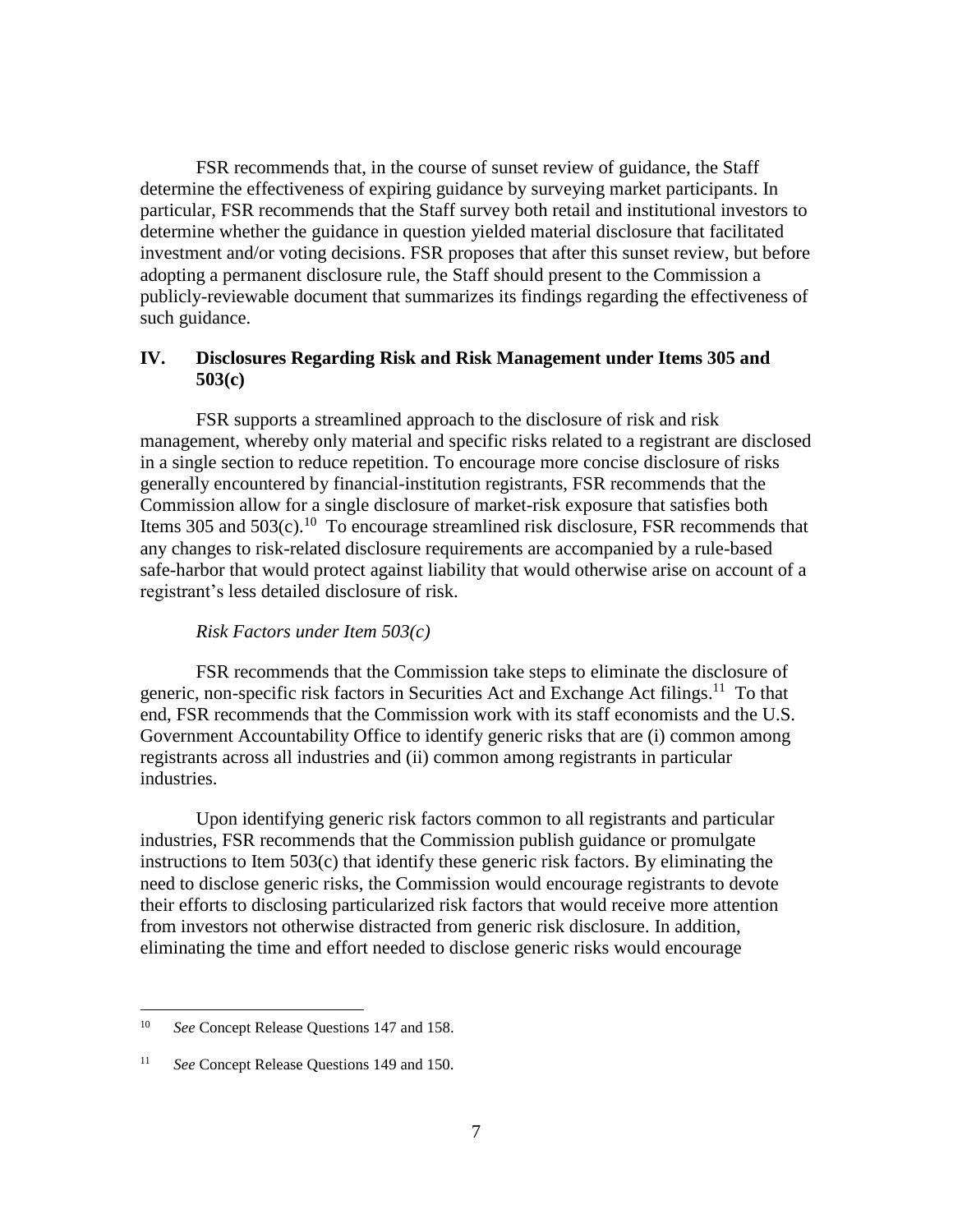registrants to devote time to more fulsome discussion of industry and/or business-specific risks, thereby promoting more informed investment and/or voting decisions by investors.

### *Quantitative and Qualitative Disclosures about Market Risk*

FSR recommends that the Commission amend Item 305 to elicit better, less costly disclosure about registrants' market risks and risk management practices.<sup>12</sup> Under the current Item 305 disclosure scheme, registrants' analysis and description of their own data may provide investors with an insufficient sense of actual market risk, particularly since many registrants hold complex and evolving derivative instruments. Inadequacies in the summary of such data may also expose registrants to liability. The process of summarizing data for purposes of disclosure is also time-intensive and costly for registrants to disclose.

FSR notes that Item 305 requires disclosure using a "one-size-fits-all" model, and that Item 305's prescriptive approach does not take into account other market-risk factors that may be more relevant to a particular registrant. FSR proposes a new approach to disclosure pursuant to Item 305, whereby registrants are able to formulate their own market-risk scenarios to create a more realistic impression of risk that investors may face. To the extent that the Commission allows registrants to formulate their own market-risk scenarios, FSR recommends that the Commission adopt more flexible Item 305 tabular presentation requirements to better reflect the differences among market-risk scenarios used by each registrant.

### **V. Exhibits Required under Item 601**

FSR supports the Commission's initiative to modify and/or eliminate certain exhibits required in current, quarterly and annual reports filed under the Exchange Act, given the costs to registrants to prepare and disseminate these exhibits.<sup>13</sup> In particular, FSR offers two examples of currently-required exhibits that could either be modified or eliminated: (i) computation of ratio of earnings to fixed changes and (ii) immaterial compensation exhibits.

With respect to exhibits regarding the computation of ratio of earnings to fixed charges, FSR notes that offering memoranda for unregistered, high-yield bond offerings typically do not include a computation of an issuer's ratio of earnings to fixed charges, as the market does not require it, and the ratio may be calculated from other available

<sup>12</sup> *See* Concept Release Question 157.

<sup>13</sup> *See* Concept Release Questions 224 and 228.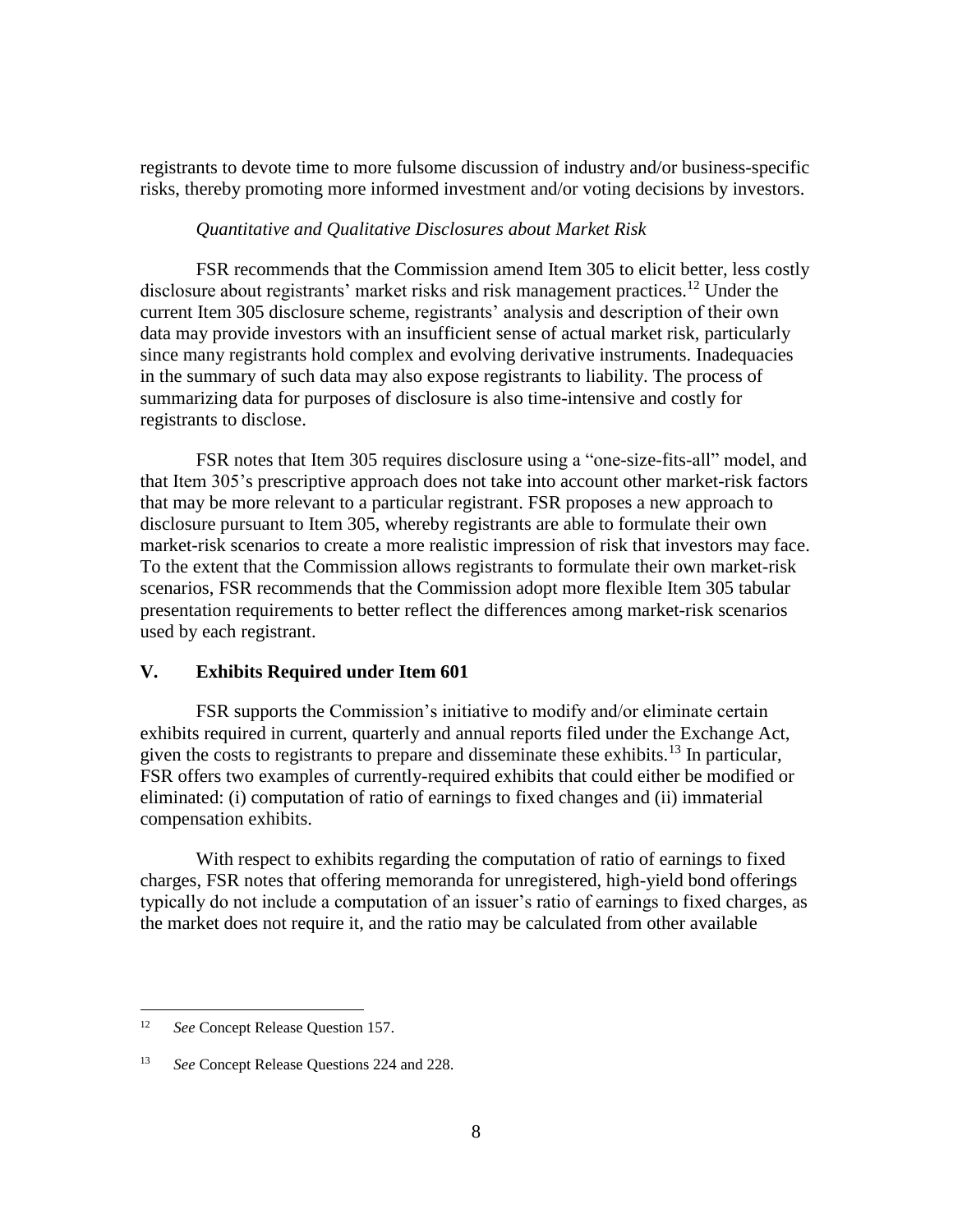information. FSR therefore believes that such exhibits can be eliminated entirely from Exchange Act reports.<sup>14</sup>

FSR further encourages the Commission to eliminate any required exhibits that are compensation-related and may be immaterial, especially when a registrant may have already disclosed the information in a previously-filed proxy statement. FSR notes to the Commission that a seemingly disproportionate number of exhibits required to be filed in Exchange Act reports are compensation-related and often immaterial to investors.

### **VI. Industry Guides**

FSR supports the Commission's initiative to update Industry Guides. In particular, FSR recommends that the Commission update Industry Guide 3 relating to bank holding companies and Industry Guide 6 relating to property-casualty insurance underwriters.

FSR recommends that the Commission review Industry Guide 3 requirements as compared to disclosure requirements under Basel Pillar 3 reports required of certain bank holding companies.<sup>15</sup> As a threshold matter, FSR notes that Industry Guide 3 has not been materially updated since its publication in 1976. An updated Industry Guide 3 could provide applicable registrants with guidance that take into account the streamlined and more up-to-date disclosure requirements related to credit risk exposure and credit risk mitigation techniques set forth under Basel Pillar 3.

FSR further recommends that the Commission review Industry Guide 6 requirements that apply to property-casualty insurance underwriters.<sup>16</sup> In its current version, Industry Guide 6 requires property-casualty insurance underwriters to use a 10 year consolidated-loss development table in MD&A. In May 2015, however, the FASB issued ASU 2015-09, which expands the breadth of disclosures that an insurance entity must provide about its short-duration insurance contracts. That ASU gives rise to accounting disclosure requirements that differ in key respects from the tabular disclosures required under Industry Guide 6. Among other things, these differences include:

 $14$ FSR notes that the exhibit requirements set forth under Item  $601(b)(12)$  relate to ratios that must be disclosed in a registration statement or report under Item 503(d). FSR recommends that the Staff separately consider simplifying disclosure requirements under Item 503(d). *See* Concept Release at 273, note 901.

<sup>15</sup> *See* Concept Release Question 209.

<sup>16</sup> *See* Concept Release at 195, note 630.